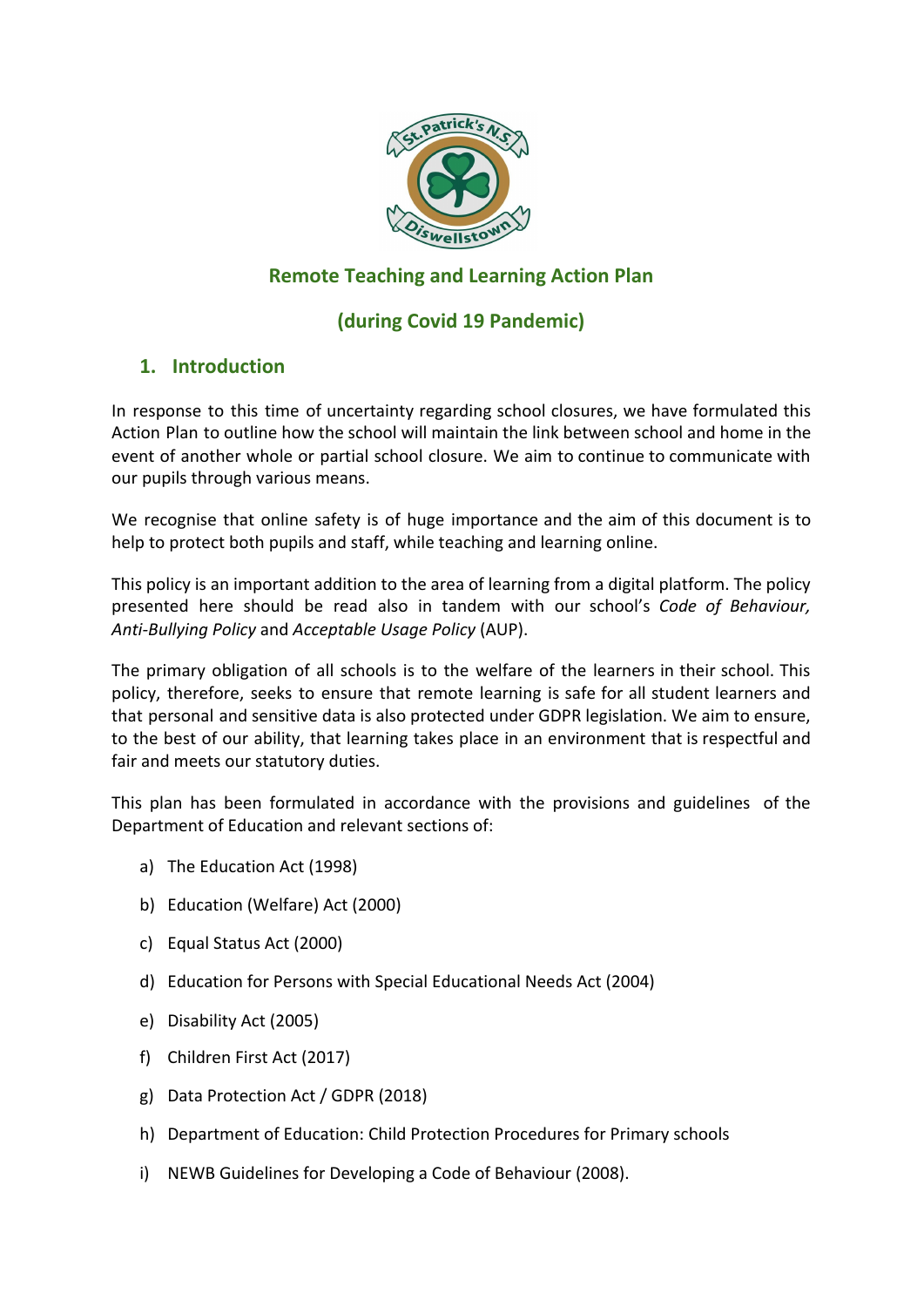- j) DES Guidance on Continuity of Schooling for Primary Schools (May 2020)
- k) DES Guidance on Continuity of Schooling: Supporting Primary Pupils at very High Risk to Covid 19 (August 2020).
- l) Guidance on Remote Learning in a COVID-*19* Context: September December 2020

### **This is a working document. As we continue to explore options available to support distance learning, the document will be updated accordingly.**

### **2. Guidelines for good online communication in St. Patrick's N.S.**

- 1. Under no circumstances should pictures or recordings be taken of video calls.
- 2. Staff, families and students are expected to behave in an appropriate, safe, respectful and kind manner online.
- 3. It is the duty of parents/guardians to supervise children while they are working online and to ensure that any content submitted to their teacher is appropriate.
- 4. Staff members communicate with pupils and their families in relation to setting work, correcting work and sharing work via Seesaw.
- 5. All other communication should be through email via ([info@stpatricksns.ie\)](mailto:info@stpatricksns.ie) or phone (through main school line 8249930). The school also sends texts, notifications and permissions requests through the Aladdin app.
- 6. Any electronic forms of communication are for educational purposes and to allow for communication and information sharing with families.
- 7. Students and staff communicate using only applications and platforms which have been approved by the Board of Management and of which parents have been notified (Seesaw, Zoom).
- 8. Parental permission is acquired before setting up a profile for a pupil on a communication forum.
- 9. **St. Patrick's N.S.** cannot accept responsibility for the security of online platforms, in the event that they are compromised.

**St. Patrick's N.S.** uses online platforms for communicating and connecting with families/pupils. Our 'Remote Teaching and Learning Plan' includes a combination of assigned work and pre-recorded lessons on Seesaw.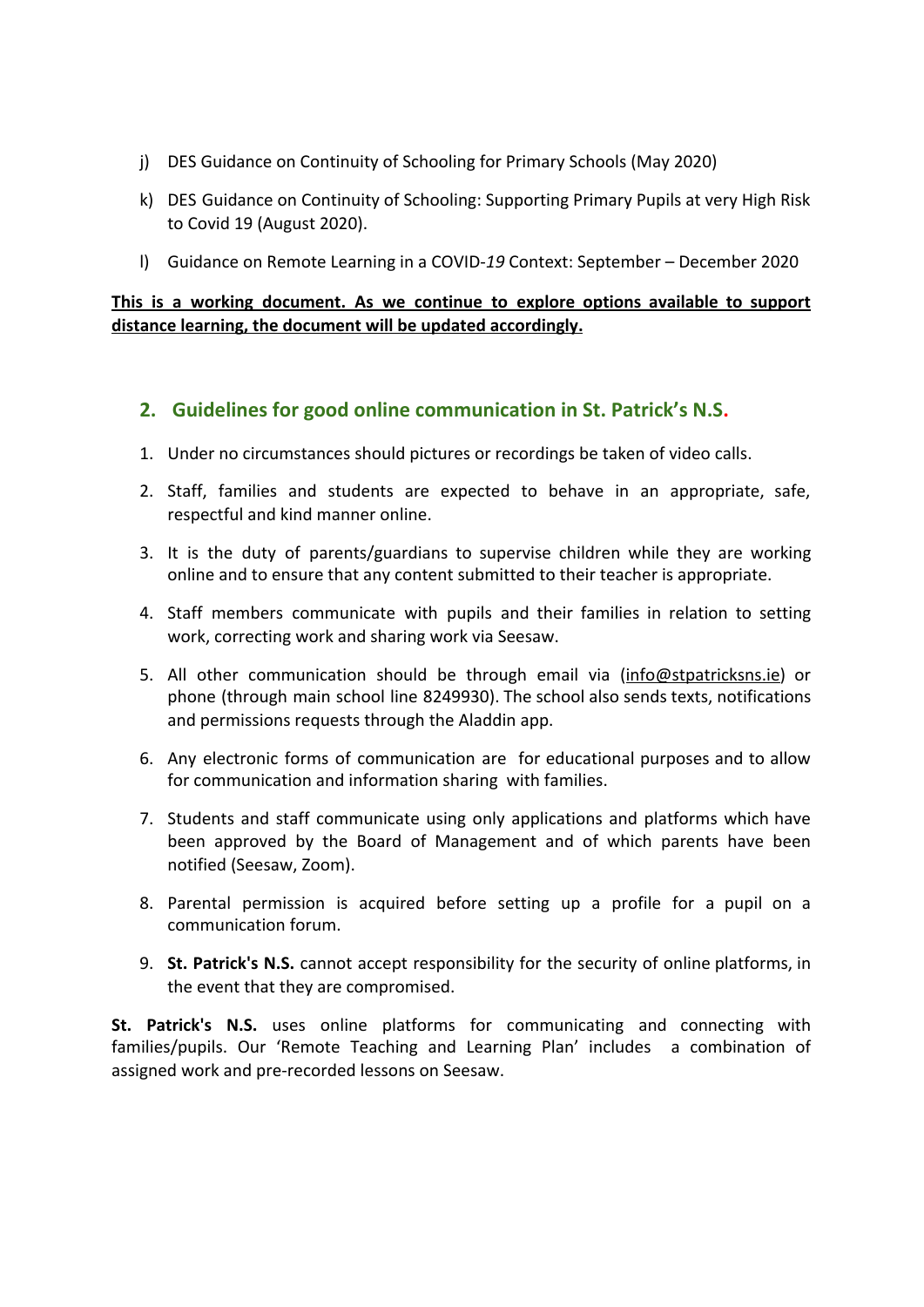## **3. Media in use in the School**

#### **Seesaw**

*Seesaw Class App* is for our pupils to connect to their folder. They then have the option of uploading items to their folder for their teacher to see and assess. This app is used from Junior Infants – Sixth Class and requires an individual code which has been given to each child . Parental consent is required prior to using this app. Unfortunately, single family login is not currently facilitated on Seesaw.

#### **Zoom**

Staff may arrange meetings or webinars with other staff members or parents through Zoom. Staff members can choose to use or not to use the video function.

In limited pre-approved situations, staff members may communicate with pupils via Zoom. At least 2 staff members will attend each such call and the call will only begin when both are present.

If it is deemed appropriate for a teacher, SNA or other staff member to video call a student, consent needs to be sought from parents through Aladdin Connect Permissions. The School's *Code of Behaviour* and *AUP* apply during all meetings.

A staff member of St. Patrick's N.S. will host the meeting inviting the pupil and his/her parent/guardian. The host will immediately end any meeting where breaches of the *Code of Behaviour* or the *AUP* occur.

As per Appendix 1 of *AUP* participants are not permitted to record the screen or any part of a zoom meeting/presentation/webinar

### **4. Remote Teaching and Learning Guidelines and Protocols for Pupils**

- 1. Check assigned work each week.
- 2. Teachers will usually only communicate with pupils/parents during normal school hours.
- 3. Work is not set or assessed during school holidays.
- 4. The following school policies apply to remote teaching and learning:
	- a. Code of Behaviour
	- b. Anti- Bullying Policy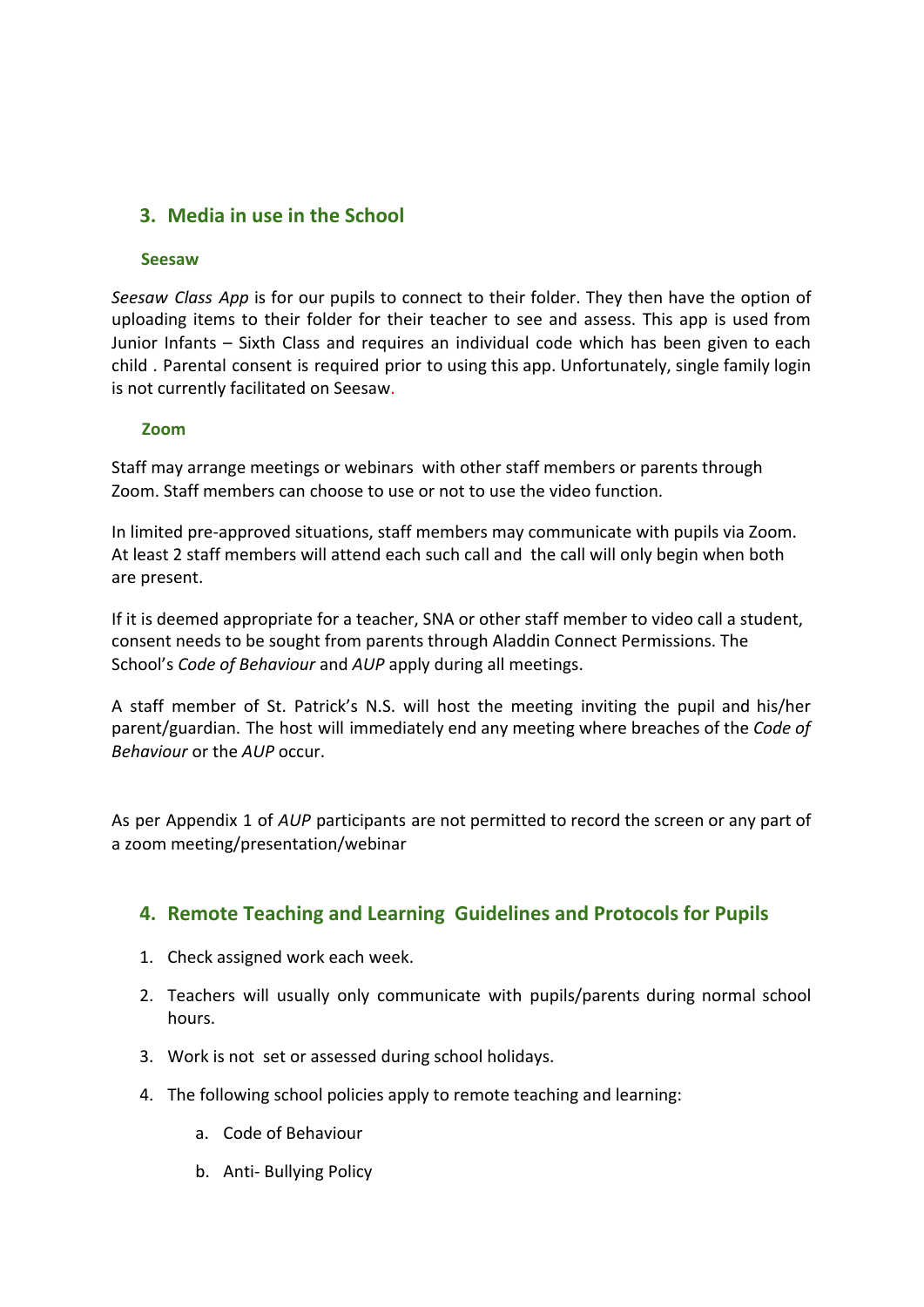- c. Digital Technologies Acceptable Usage Policy (AUP)
- 5. Teaching and learning best practice will continue to apply, with students expected to present all assignments to the best of their ability and on time, where possible in this evolving and unprecedented situation.
- 6. In so far as possible, when using Remote Learning methodologies, provision will be made for pupils with SEN and for pupils medically certified to be at **very high-risk** to Covid 19.
- 7. Submit work and pictures that are appropriate have an adult take a look at your work before you send it.
- 8. Use kind and friendly words as if you were speaking directly to the teacher or SNA.

## **5. Remote Teaching and Learning Guidelines and Protocols for Parents**

#### **For learning**

It is the responsibility of parents and guardians to:

- 1. Ensure that pupils are supervised while they work online.
- 2. Check over the work which pupils send to their teacher, ensuring it is appropriate.
- 3. Continue to revise online safety measures with pupils.

#### **For video calls/Zoom**

- 1. Under no circumstances should pictures or recordings be taken of video calls.
- 2. For detailed information on GDPR and Zoom, please visit <https://zoom.us/privacy>

It is important to note that any breach of the above guidelines will result in a discontinuation of this method of communication. A breach may also result in a person being immediately removed from a meeting or a meeting being immediately terminated.

- 3. Parents/guardians are asked to:-
	- ensure protocols for students are adhered to.
	- check-in on their child's school work on a daily basis and talk to their child about the work being assigned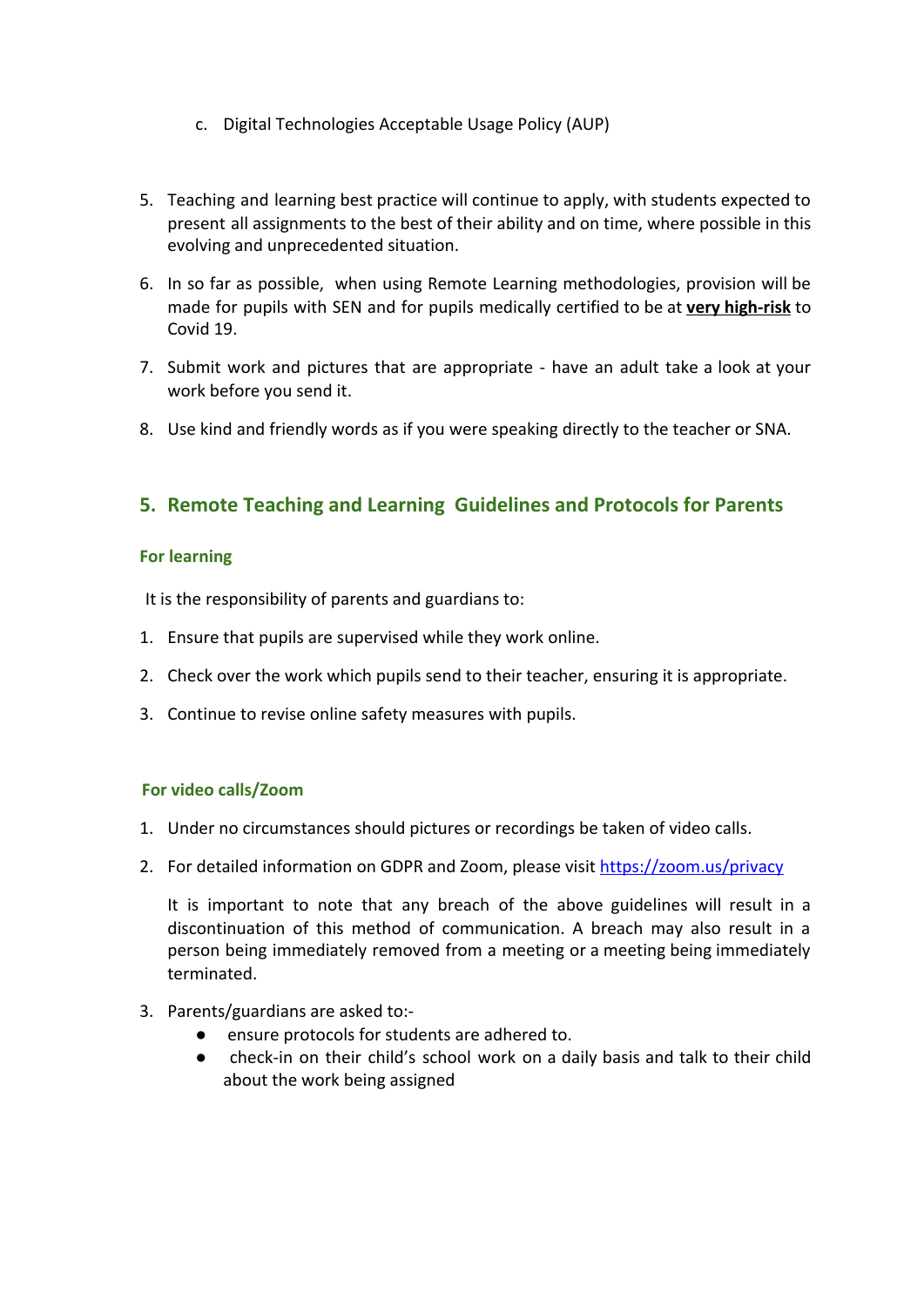# **6. Remote Teaching and Learning Guidelines and Protocols for Teachers and SNAs during an enforced school closure due to Covid 19**

- 1. Teachers upload and check work each week.
- 2. Communication takes place during normal school hours only.
- 3. Work is not set or assessed during school holidays.
- 4. The following school policies apply to remote teaching and learning:
	- a. Child Protection Policy
	- b. Data Protection Policy
- 5. Teaching and learning best practice will continue to apply with students expected to present all assignments to the best of their ability and on time, where possible.
- 6. In the case of a school closure, teachers will communicate daily with their classes. SNAs will communicate with pupils under their care daily also.

# **7. Remote Teaching and Learning Provision specifically for the following Covid 19 related scenarios**

|    | <b>Possible scenarios</b>                                                                                                                                            | <b>Remote learning provision</b><br>(if applicable)                                                                                                                                                                                                                          |
|----|----------------------------------------------------------------------------------------------------------------------------------------------------------------------|------------------------------------------------------------------------------------------------------------------------------------------------------------------------------------------------------------------------------------------------------------------------------|
| 1. | Children who are deemed at very high risk<br>(as per HSE guidelines). Medical certification<br>is provided to the school.                                            | School will engage directly with parents on a<br>case by case basis to provide remote learning.                                                                                                                                                                              |
| 2. | Children who are awaiting a Covid 19 test<br>results for themselves or a family member<br>and have been instructed by their GP to<br>isolate at home for a few days. | No remote provision provided. Pupils can keep<br>up with regular homework assigned on Seesaw,<br>Mangahigh and Reading Eggs (where<br>appropriate). If result is negative this should be<br>a short period of absence. If result is positive,<br>provision moves to 3 below. |
| 3. | Children isolating at home on instruction<br>from their GP due to a positive result or                                                                               | Parents are asked to contact the class teacher<br>via info@stpatricksns.ie should they require<br>school work for their child/children.                                                                                                                                      |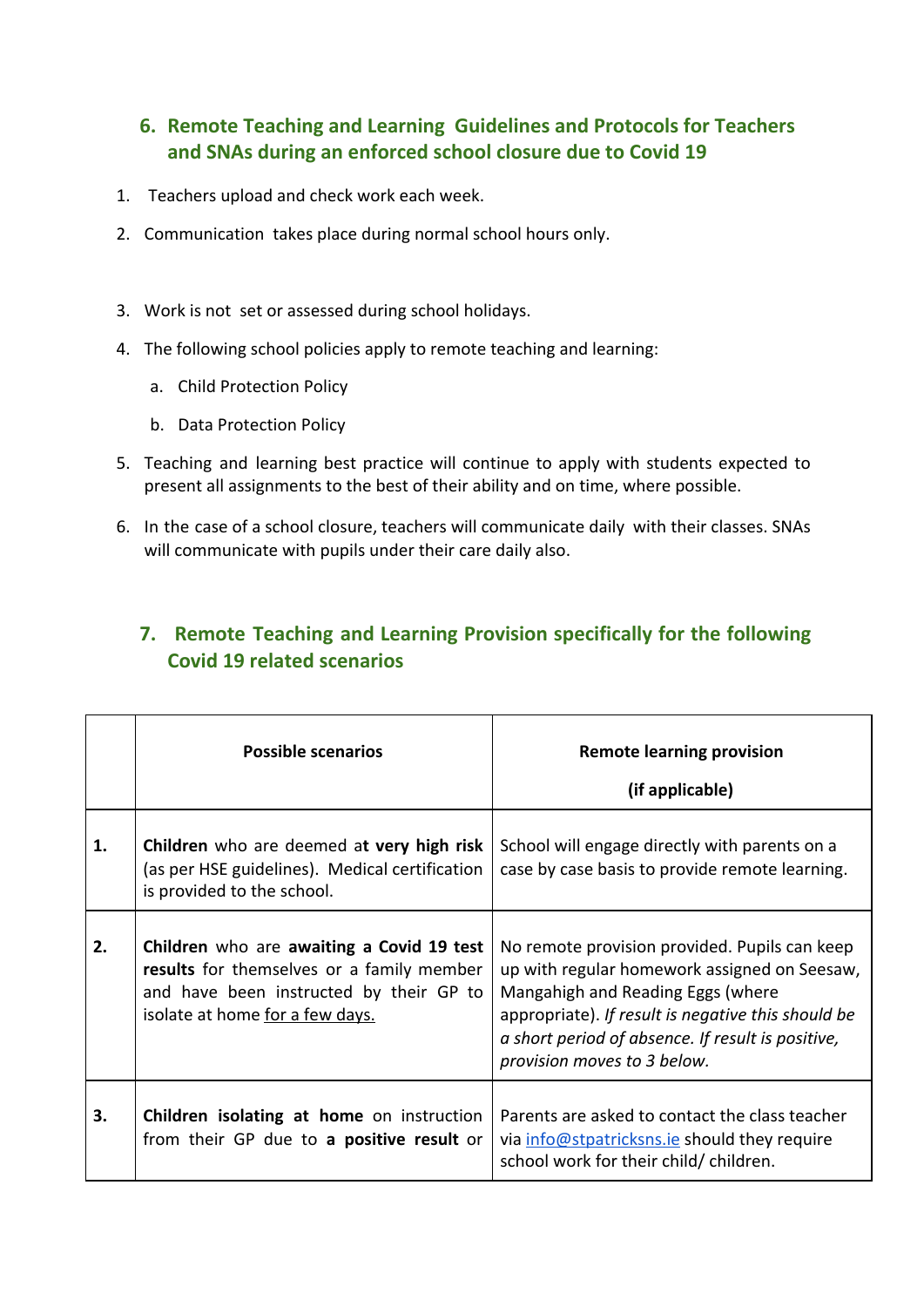|    | being a <b>close contact</b> of a confirmed case<br>(10/14-day isolation period).                                                                                  |                                                                                                                                                                                                                         |
|----|--------------------------------------------------------------------------------------------------------------------------------------------------------------------|-------------------------------------------------------------------------------------------------------------------------------------------------------------------------------------------------------------------------|
| 4. | POD/s instructed by HSE Public Health to<br>self-isolate because of a positive case in the<br>school<br>Class teacher is in school with the remainder<br>of class. | Work will be sent to the isolating pod (s) via<br>'Seesaw'.<br>Parents decide whether or not to engage.                                                                                                                 |
| 5. | POD/s instructed by HSE Public Health to<br>self-isolate.<br>Class teacher is also isolating at home.<br>Most of the class remains at school                       | Work will be sent to the isolating pod (s) via<br>'Seesaw'.<br>Parents decide whether or not to engage.                                                                                                                 |
| 6. | Class bubble (whole class) instructed by HSE<br>Public Health to self-isolate (14-day isolation<br>period).                                                        | Class Teacher or substitute Teacher will<br>engage with the bubble daily on Seesaw.                                                                                                                                     |
| 7. | Whole school closure as instructed by HSE<br>Public Health (duration of closure will be<br>advised by Public Health)/Schools closure as<br>directed by government. | Class teachers will engage with pupils, using<br>Seesaw.<br>SET will engage with pupils on their caseload<br>via Seesaw.<br>*Subject to change depending on instructions<br>regarding given by Department of Education. |
| 8. | Pupil with<br>complex Special Educational<br>Needs * is absent in any of the scenarios<br>other than 2.<br>(* Stage 3 of Continuum of Support)                     | SET teacher assigned (where possible) to the<br>pupil will provide work for this pupil, in<br>consultation with the class teacher and SNA (if<br>appropriate).                                                          |

### **As the Covid 19 situation is quite fluid and these circumstances may vary throughout the year.**

# **8. Access to digital resources**

In the case of a whole school closure, the school will arrange to lend devices (ipads) to those who do not have sufficient access, once this can be arranged within Public Health Guidance